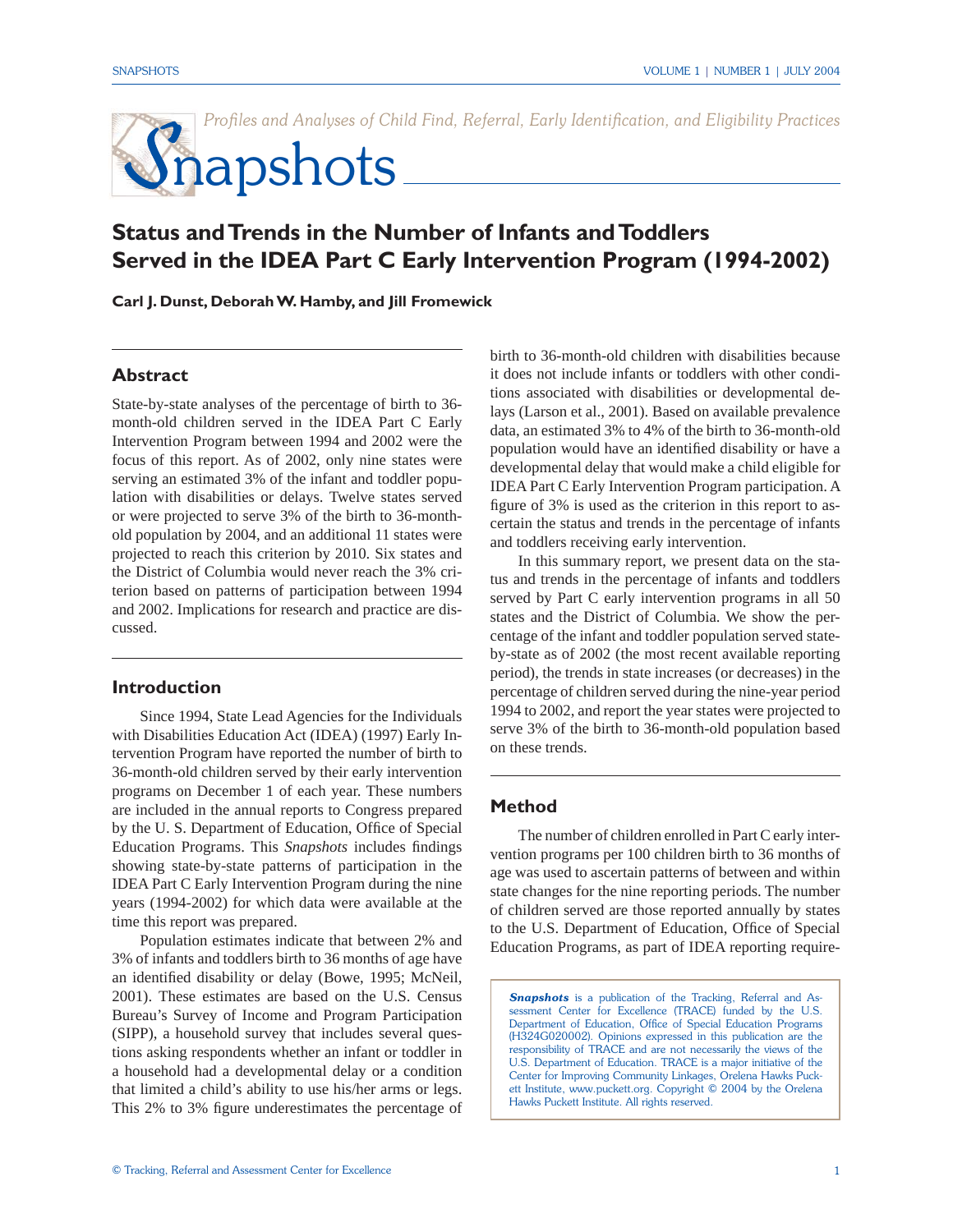ments. The number of children birth to 36 months of age living in a state during the three years corresponding to each reporting period is based on the U.S. Census Bureau (2004) yearly estimates. These estimates included all births minus deaths plus net migration. The number of infants and toddlers reported by states divided by the population estimates was used to calculate the percentage of birth to 36-month-old children served during each year between 1994 and 2002.

The percentage of children served in 2002 was used to group states into six categories ranging from states serving less than 1.5% of the birth to 36-month-old population to states serving more than 4% of the birth to 36-month-old population. A 6 Between Group X 11 Year ANOVA was used to ascertain similarities and differences in patterns of changes across time using the percentage of children served in each reporting period as the dependent measure.

Hierarchical linear modeling (HLM; Bryk, Raudenbush, & Congdon, 1996) was used to ascertain patterns of increases or decreases in the percentage of infants and toddlers served in Part C early intervention programs for the nine reporting periods. The main focus of analysis was the slopes (trends) in the percentage of birth to 36 month-old children served by states between 1994 and 2002. The year-by-year percentages and slopes were used to calculate the projected year that 3% of the infant and toddler population would be served by each state. The reliability estimates for the yearly percentages (intercepts) and slopes (trends) were .95 and .89 respectively (Bryk et al., 1996).

# **Results**

# *Status*

 Table 1 shows the states ordered by the percentage of infants and toddlers served in 2002. States are grouped into six categories according half a percentage point increments. Just over half the states (53%) were serving the 2% target set by the U.S. Department of Education, Office of Special Education Programs (U.S. Department of Education, 2001). Only 18% of the states were serving at least 3% of the estimated number of birth to 36-monthold children with disabilities or delays (Bowe, 1995; Larson et al., 2001; McNeil, 2001). The percentage of infants and toddlers served by individual states ranged from less than 1% (Nevada) to more than 9% (Hawaii).

 The six between state groups by nine reporting period ANOVA showed that patterns of increases in the percentage of children served were not the same in the different groups,  $F(40, 360) = 4.64$ ,  $p<.0001$ . Figure 1 shows the year-by-year increases for each of the six groups of states. States that were serving the largest percentage of children in 1994 showed the largest percentage increases across the nine reporting periods (Groups 5 and 6). In contrast, states that served the smallest percentage of children in 1994 showed little (Group 2) or no (Group 1) increases across reporting periods.

#### *Trends*

 Table 1 also shows the state-by-state trends (slopes) in increases (or decreases) in the percentage of children served during the nine reporting periods. These data are interpreted as the average percentage point change per year across time. For example, Hawaii showed a quarter of a percentage point increase each year, on average, between 1994 and 2002. In contrast, several states showed no appreciable changes during the nine-year reporting period (Georgia, South Carolina, Louisiana, District of Columbia, and Utah). In several cases, states showed a small decrease in the percentage of children served (Nevada, Colorado, North Carolina, and West Virginia).

 The relationship between the percentage of children served by states in 2002 (status) and the year-by-year changes (trends) was assessed by a six between state groups ANOVA with the trend (slope) data as the dependent measure. Figure 2 shows the mean percentage increase for the trend data for the six groups of states. Results showed significant between group differences,  $F(5, 45) = 15.35, p<0.001$ , as well as a significant linear relationship between the groups of states measure and the year-by-year percentage changes in the number of children served,  $F(1, 49) = 73.42$ , p<.0001. States serving the smallest percentage of infants and toddlers in 2002 are the same states showing the smallest percentage change across reporting periods. In contrast, the states serving the largest percentage of children in 2002 are the same states showing the largest percentage change across time.

#### *Projections*

 The HLM results were used to estimate the year each state would likely serve 3% of the birth to 36-monthold population based on the year-by-year percentage of children served and the trends in increases across time. Table 2 shows these projections for the states organized according to those who reached or would reach the criterion by 2004 and those that would serve 3% of the birth to 36-month-old population between 2005-2010, 2011-2020, 2021-2030, or beyond 2030. Based on the patterns of participation for the nine reporting periods, five states (Colorado, Georgia, Nevada, North Carolina, and West Virginia) and the District of Columbia would never reach the 3% criterion.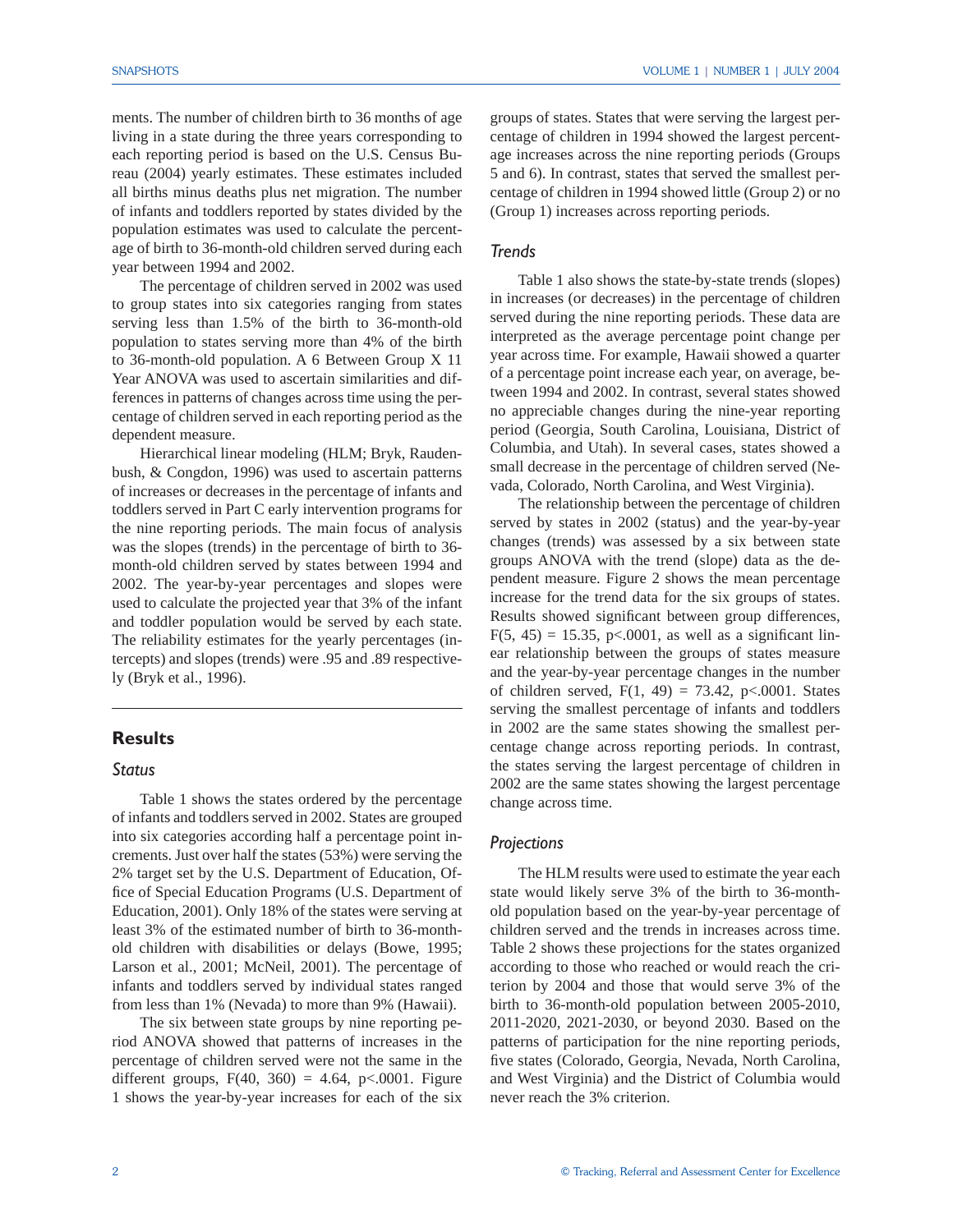#### **Table 1**

*Percentage of the Birth to Three-Year-Old Population Served by States in 2002 (Enrollment) and the Average Per-Year Increase in the Percent of Infants and Toddlers Served (Trend) Between 1994 and 2002*

|               | 2002                |              |              | 2002                |                     |                | 2002                |              |
|---------------|---------------------|--------------|--------------|---------------------|---------------------|----------------|---------------------|--------------|
| <b>State</b>  | <b>Enrollment</b>   | <b>Trend</b> | <b>State</b> | <b>Enrollment</b>   | <b>Trend</b>        | <b>State</b>   | <b>Enrollment</b>   | <b>Trend</b> |
| Group 1       | $(< 1.50\%)$        |              | Group 3      | $(2.00\% - 2.49\%)$ |                     | Group 5        | $(3.00\% - 3.99\%)$ |              |
| <b>NV</b>     | 0.91                | $-.02$       | IL           | 2.00                | .09                 | CT             | 3.06                | .19          |
| GA            | 1.00                | $-0.1$       | OK           | 2.03                | .10                 | VT             | 3.10                | .19          |
| SC            | 1.03                | .01          | AK           | 2.12                | .12                 | DE             | 3.29                | .08          |
| $\mathsf{AL}$ | 1.18                | $.06$        | <b>NJ</b>    | 2.12                | .15                 | <b>WY</b>      | 3.44                | .12          |
| LA            | 1.25                | .00.         | ID           | 2.22                | .09                 | R <sub>l</sub> | 3.50                | .15          |
| DC            | 1.27                | .00          | SD           | 2.28                | .15                 | ${\sf IN}$     | 3.67                | .29          |
| <b>MO</b>     | 1.33                | .04          | <b>TN</b>    | 2.32                | $.10$               |                | $(> 4.00\%)$        |              |
| AZ            | 1.36                | .08          | MD           | 2.46                | .09                 | <b>NY</b>      | 4.79                | .44          |
| VA            | 1.40                | .10          | KS           | 2.49                | .18                 | MA             | 5.87                | .33          |
| OH            | 1.42                | .05          | Group 4      |                     | $(2.50\% - 2.99\%)$ |                | 9.38                | .26          |
| OR            | 1.42                | .06          | <b>NM</b>    | 2.54                | .03                 |                |                     |              |
| <b>MS</b>     | 1.44                | .17          | AR           | 2.59                | .09                 |                |                     |              |
| CO            | 1.45                | $-.04$       | WI           | 2.62                | .13                 |                |                     |              |
| <b>WA</b>     | 1.48                | .07          | PA           | 2.64                | .16                 |                |                     |              |
| Group 2       | $(1.50\% - 1.99\%)$ |              | FL           | 2.66                | .13                 |                |                     |              |
| NC            | 1.62                | $-.03$       | KY           | 2.67                | .22                 |                |                     |              |
| <b>NE</b>     | 1.62                | .07          | ME           | 2.78                | .16                 |                |                     |              |
| MN            | 1.72                | .04          | <b>NH</b>    | 2.82                | .13                 |                |                     |              |
| CA            | 1.72                | $0.08$       | <b>WV</b>    | 2.85                | $-.02$              |                |                     |              |
| IA            | 1.78                | .10          |              |                     |                     |                |                     |              |
| MT            | 1.81                | .05          |              |                     |                     |                |                     |              |
| <b>UT</b>     | 1.86                | .03          |              |                     |                     |                |                     |              |
| <b>ND</b>     | 1.88                | .12          |              |                     |                     |                |                     |              |
| MI            | 1.90                | .13          |              |                     |                     |                |                     |              |
| ${\sf TX}$    | 1.93                | .12          |              |                     |                     |                |                     |              |

NOTE: The trend statistic is based on the nine reporting periods for all states except OH and DE. These two states showed an initial downward trend followed by an upward trend. The trend statistics for OH and DE are based on five and six years of data, respectively.

# **Discussion**

 Findings reported in this *Snapshots* show considerable between state variations in both the percentage of the birth to 36-month-old population served in the IDEA Part C Early Intervention Program and progress toward serving 3% of the estimated number of infants and toddlers with disabilities or delays (Bowe, 1995; Larson et al., 2001; McNeil, 2001). Taken together, the different sets of data and accompanying analyses show that certain states have made considerable progress in reaching and serving eligible children and that certain other states have had considerable difficulty making advances in reaching and serving eligible children.

 Results have a number of implications for research and practice. Factors associated with, and reasons for the large discrepancies in the percentage of children served in low compared to high performing states, could be discerned by conducting case studies (Yin, 2002) to determine if the child find, early identification, or eligibility determination practices used by the states account for the differences reported in this *Snapshots*. This type of study is currently being planned by TRACE investigators. The study will include the examination of state-level policy and practice with an explicit focus on the manner in which child find, early identification, and eligibility determination practices in the low and high performing states are related to variations in enrollment rates.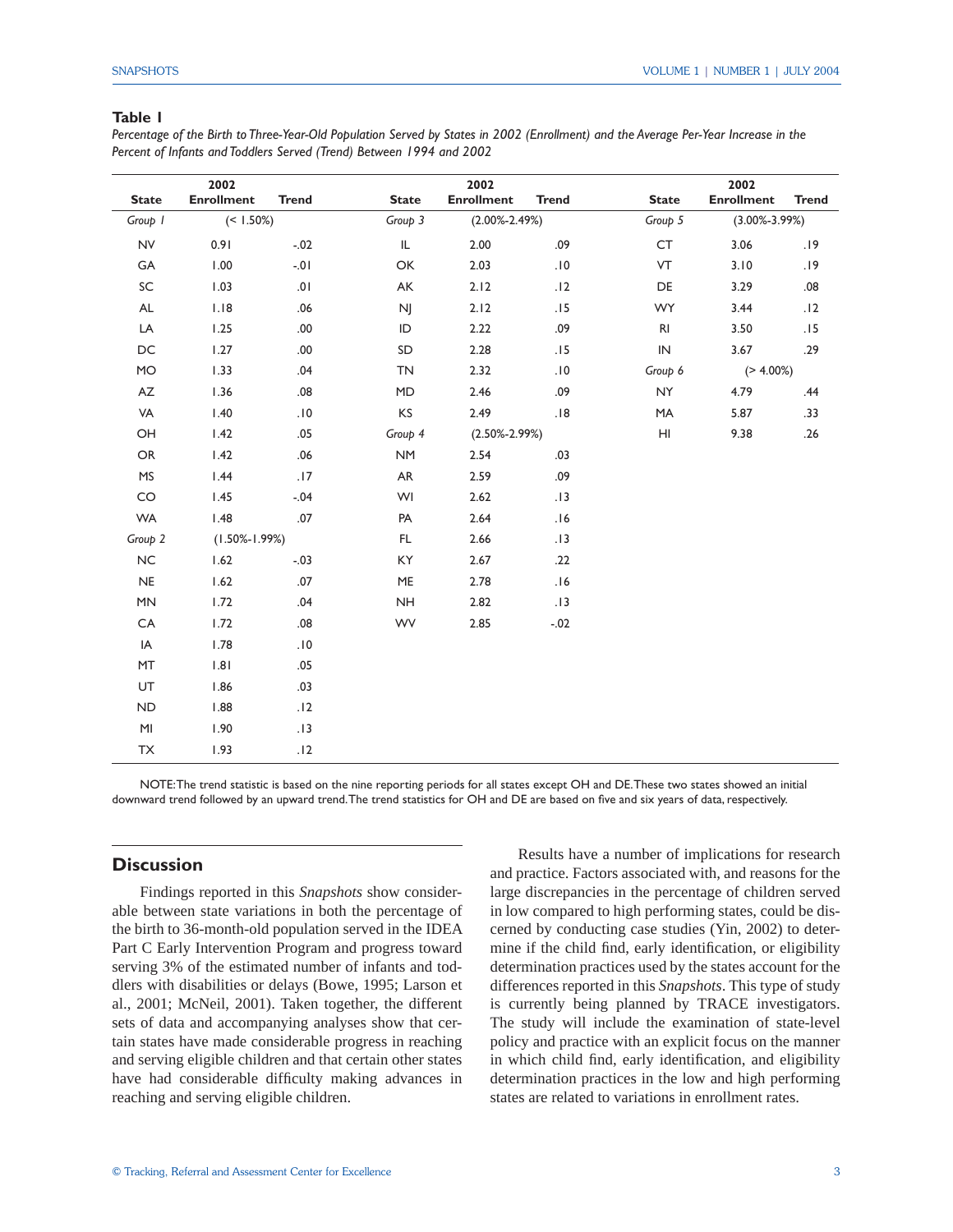

**Figure 1** Percentage of birth to 36-month-old children served during the nine-year reporting periods for six different groups of states.

 Findings can be used for practice by working with those states that have had the most difficulty making progress toward reaching the 3% criterion and by providing them technical assistance to identify where changes need to be made to improve child find, early identification, or eligibility determination practices. These states would be ones that currently serve the smallest percentage of the birth to 36-month-old population *and* that have shown little or no change (trends) across time in terms of serving the expected percentage of infants and toddlers with disabilities and delays. One goal of TRACE is to provide this type of assistance to states regarding their child find, referral, early identification, and eligibility determination practices.

 Studies like the one reported in this *Snapshots* can be useful for identifying similarities and differences in how states are performing in relationship to U.S. De-



**Figure 2** Average per-year percentage increase in the birth to 36-month-old population served by states according to 2002 reporting data.

partment of Education (2001) established benchmarks. Additional analyses of the state status and trend data reported in this *Snapshots* will focus on factors associated with variations in enrollment patterns.

# **Acknowledgements**

 Appreciation is extended to Tharesa Owenby and Jules Caruso for typing, Teresa Imfeld for editing, and Kaki Roberts for final layout of the manuscript.

# **References**

Bowe, F. G. (1995). Population estimates: Birth-to-5 children with disabilities. *Journal of Special Education, 28*, 461-471.

#### **Table 2**

*Year States Served or Are Projected To Serve Three Percent of the Birth-to-Three-Year-Old Population*

| 1993-2004      |      |           | 2005-2010 |       | 2011-2020 |           | 2021-2030 |           | 2031-3000 |              | Unreachable |  |
|----------------|------|-----------|-----------|-------|-----------|-----------|-----------|-----------|-----------|--------------|-------------|--|
| State          | Year | State     | Year      | State | Year      | State     | Year      | State     | Year      | <b>State</b> | Year        |  |
| HI             | 1993 | FL.       | 2005      | ID    | 2011      | MT        | 2021      | AL        | 2031      | CO           | ٠           |  |
| MA             | 1994 | KS        | 2005      | TN    | 2011      | <b>NE</b> | 2021      | OH        | 2031      | DC           |             |  |
| NY.            | 1998 | ME        | 2005      | ND.   | 2012      | AZ        | 2022      | UT        | 2037      | GA           |             |  |
| IN             | 2000 | PA        | 2005      | ТX    | 2012      | <b>NM</b> | 2025      | <b>MN</b> | 2038      | <b>NV</b>    |             |  |
| CT             | 2001 | SD        | 2006      | OK    | 2013      | <b>WA</b> | 2025      | MO        | 2041      | NC.          |             |  |
| R <sub>l</sub> | 2001 | AK        | 2008      | IL    | 2014      | <b>OR</b> | 2026      | SC        | 2161      | <b>WV</b>    |             |  |
| DE             | 2002 | AR        | 2008      | IA    | 2017      |           |           | LA        | 2892      |              |             |  |
| <b>WY</b>      | 2002 | <b>MS</b> | 2008      | VA    | 2018      |           |           |           |           |              |             |  |
| ΚY             | 2003 | MD        | 2009      | CA    | 2019      |           |           |           |           |              |             |  |
| VT             | 2003 | <b>NI</b> | 2009      |       |           |           |           |           |           |              |             |  |
| <b>NH</b>      | 2004 | MI        | 2010      |       |           |           |           |           |           |              |             |  |
| WI             | 2004 |           |           |       |           |           |           |           |           |              |             |  |